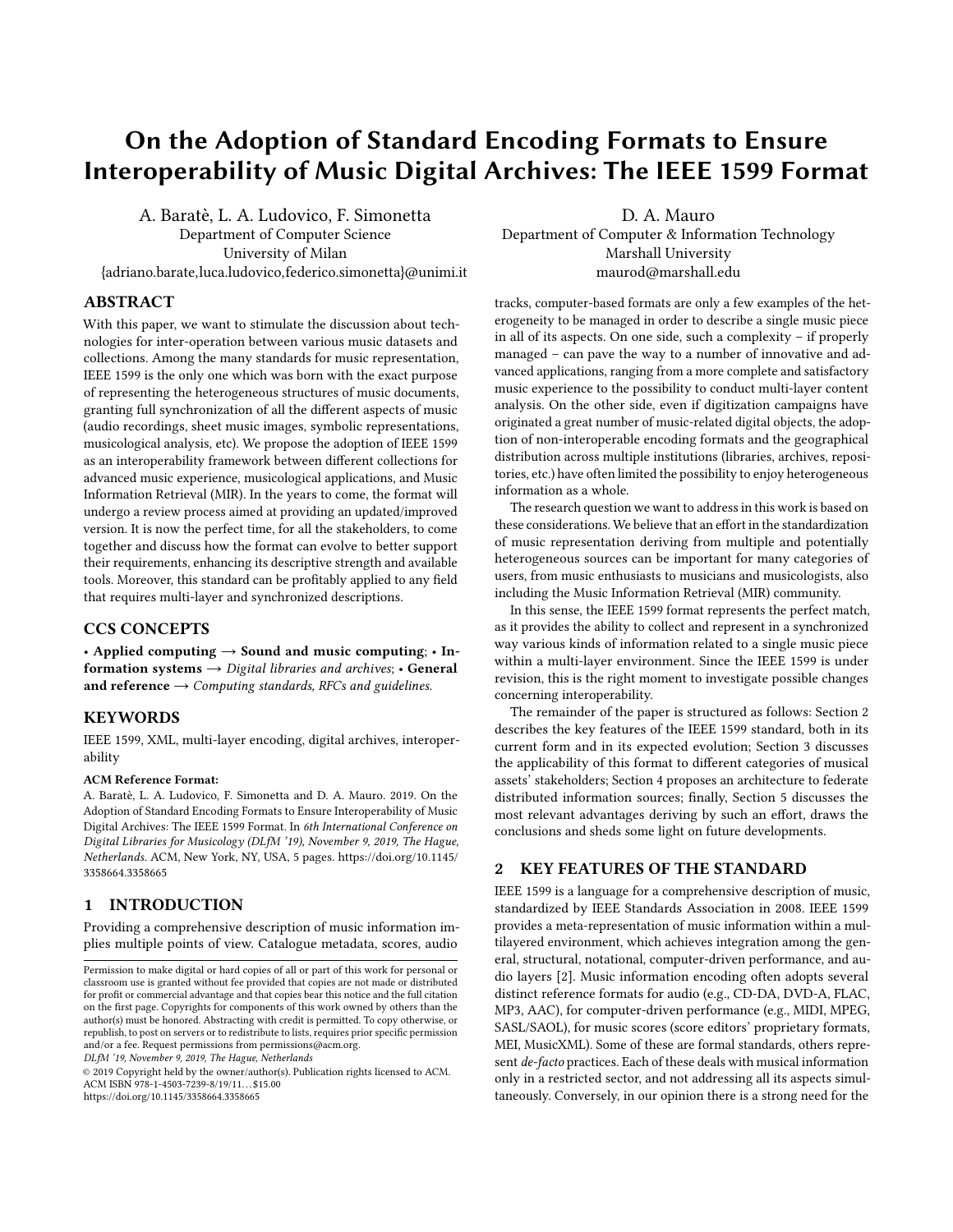integration of the various layers musical information is made of (audio, performance, music notation, musical forms, metadata), in order to provide access to all these layers interactively and as an integrated whole. This would enable, for instance, the navigation of score notation while listening to the corresponding audio (score following), the real-time comparison of different graphical representation as well as audio performances, and the interaction with musical contents within a multimodal environment. IEEE 1599 integrates music representation with already defined and commonly accepted standards and formats.

Another key feature of the format is the possibility to support multiple digital objects for each layer, and to achieve synchronization among instances, both belonging to the same layer and across layers, based on time and space dimensions.

The format has been conceived not only to act as an aggregator for heterogeneous music-related contents, but also as an interchange format among different applications. In this sense, the standard addresses any kind of software dealing with music information, e.g. digital score editors, optical music recognition (OMR) systems, web and mobile apps, musical databases and archives, and performance, composition and musicology-oriented applications. IEEE 1599 paves the way for novel applications for music enjoyment, publishing and research, such as innovative multimedia products [\[7\]](#page-4-2), music-oriented educational platforms [\[8\]](#page-4-3), and software tools for the maintenance and exploitation of cultural heritage [\[6\]](#page-4-4).

#### 2.1 The 2008 Standard

IEEE 1599 encodes all music-related information in XML, which is a hierarchical, extensible, portable, and machine and human-readable language. This choice makes it similar to other standards originally conceived to describe and interchange musical notation, such as MusicXML and the Music Encoding Initiative. The main goal of IEEE 1599, however, is different: supporting and synchronizing multi-layered music information, as defined in [\[13\]](#page-4-5), [\[17\]](#page-4-6) and [\[20\]](#page-4-7).

The milestones that brought to the standardization of IEEE 1599 are the establishment of the IEEE Computer Society Task Force on Computer Generated Music (1992), the constitution of the IEEE Technical Committee on Computer Generated Music (1994), the approval by IEEE Standard Association of the Recommended practice for the Definition of a Commonly Acceptable Musical Application Using the XML Language by the IEEE Standard Association, and, consequently, the creation of the IEEE Standards Association Working Group on Music Application of XML (2001). The balloting phase ended in 2008, thus making IEEE 1599 an internationally recognized standard.

During the following 10 years, a number of applications have been developed, both to make the production of materials quicker and easier, and to show the potential of the format when applied to multimedia fruition, formal music education, gamification and edutainment, computational musicology, promotion of intangible cultural heritage, etc. Besides, about 50 scientific papers and a book [\[3\]](#page-4-8) dealing with IEEE 1599 and its applications have been published. On the other hand, some critical issues have emerged as well, as remarked in [\[4\]](#page-4-9).

In conclusion, if on one side the interest of the scientific community towards the multi-layer approach has been and is still high, the penetration of the format in industry has been unsatisfactory so far.

## 2.2 Expected Evolutions

In March 2018, 10 years after the standardization of the first version, IEEE started a new recommended practice to update the standard. The reasons for this new initiative are multiple: first, technology has evolved and other similar initiatives have appeared; moreover, during the last years, both requests for improvement in the definition of the standard and new needs emerged; finally, the research group who defined the format was planning to extend the representation possibilities offered by the original standard [\[5\]](#page-4-10).

The new recommended practice strives to generalize the organization of the document into layers, letting the user define custom layers too. In this way, IEEE 1599 could provide support to representation domains that are currently unpredictable, overcoming the original rigid 6-layer structure. Other change requests are more focused on specific aspects, nevertheless their impact could be crucial to the affirmation of the standard in an interoperability context. For instance, a future generalization of the Logic layer should natively foster the integration of currently-supported notational formats with new ones. Besides, external media materials linked from the XML document could be organized in a better way, maybe enclosed in a suitable file format to deliver both the XML and the attached binary objects. Another important advancement is the expected integration of Digital Rights Management representation within the IEEE 1599 multilayer asset. It is worth remembering that the format does not aim at substituting the various format or standards already available but rather at providing a meaningful integration.

These possibilities have been investigated and proposed to the scientific community during the 1st International Workshop on Multilayer Music Representation and Processing (MMRP19), held in Milano, Italy on 24-25 January 2019 [\[10\]](#page-4-11). On that occasion, the steering committee has organized 3 panels dealing with IEEE 1599, focusing on: (1) history, technical notes, and demos, (2) the goals of the new PAR WG1599, and (3) the structure of the Working Group and a draft of workplan. The discussion, which involved a worldwide audience of experts and scholars, resulted in the constitution of 5 sub-working groups, dealing with (1) Descriptional framework extensions, (2) Automatic recognition, (3) Intellectual property and Digital Right Management, (4) Platform improvements, and (5) Demo deliverables, respectively.

# <span id="page-1-0"></span>3 APPLICABILITY TO DIGITAL LIBRARIES, REPOSITORIES AND DATASETS

The aim of this paper is to investigate the potential offered by IEEE 1599 to the stakeholders of musical heritage, and, specifically: (1) music digital libraries, (2) archives, and (3) dataset repositories.

Analyzing music and music-related objects hosted by these categories of institutions, a great heterogeneity emerges. In the following, we will treat such a multifaceted subject by applying the multilayer approach mentioned above. The goal is to show how the extensive adoption of IEEE 1599 both as an encoding format and as an information interchange standard could federate multiple geographically-distributed sources in order to provide users with a comprehensive experience of music.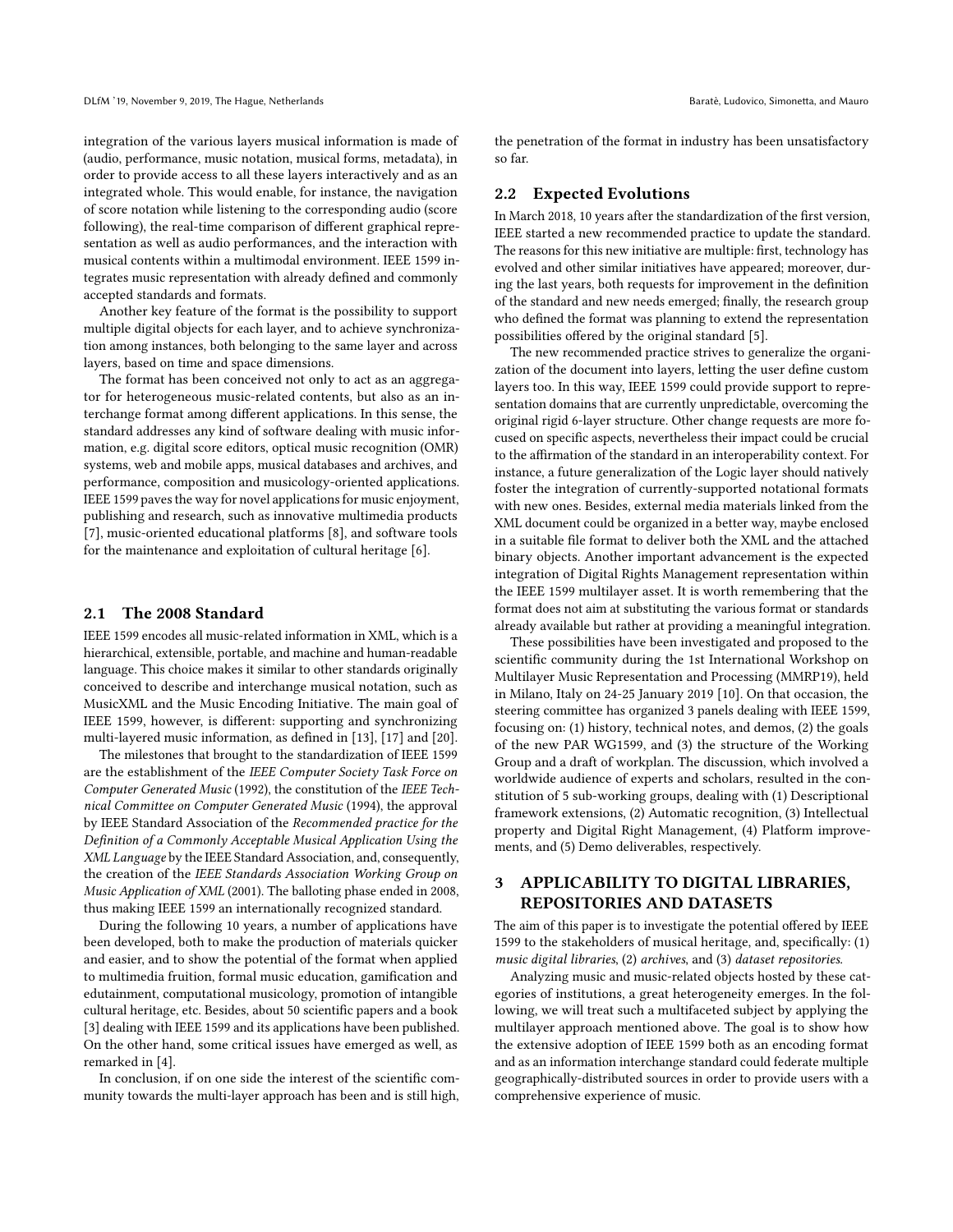Examples of music libraries of our interest include:

- (1) Traditional libraries with a digital catalogue This is the case of the *Biblioteca Marciana* in Venice,<sup>[1](#page-2-1)</sup> that holds manuscript scores by Antonio Vivaldi, but publishes online catalogue information only; $^{2}$  $^{2}$  $^{2}$
- (2) Libraries sharing (also) digital objects An example is the "Music Classics" section of the Biblioteca Europea di Informazione e Cultura (BEIC), where both catalogue information and musical excerpts are publicly available;<sup>[3](#page-2-3)</sup>
- (3) Thematic on-line repositories A relevant example focusing on free public-domain sheet music is the International Music Score Library Project (IMSLP) – Petrucci Music Library.<sup>[4](#page-2-4)</sup>

According to the 6-layer layout proposed in IEEE 1599, all the mentioned cases provide general information, i.e. metadata, while Case 2 involves also the audio layer, and Case 3 the notational one.

Digitized music archives are another relevant source of heterogeneous information. For instance, La Scala of Milan has an integrated management system for its heritage: La Scala DAM (Digital Asset Management), that represents the digital archive of all the available material, from the second decade of the '900 to the present, stored in various archives, warehouses and safes. The theater's activity is documented in 5000 tapes containing operas, ballets and symphonic concerts from 1950 onwards (circa 10,000 hours of music), in 17,000 posters, and in more than 1,000,000 photographs taken from the stage, rehearsals and back-stage. Besides, La Scala's archives comprises about 24,000 sketches and costume designs, 45,000 costumes completed by 60,000 accessories (jewels, clothing, footwear, wigs and hats), 80,000 props. A rich selection of these materials is freely available at ArchivioLaScala, the web page of the DAM.<sup>[5](#page-2-5)</sup> In this case, a single multimedia database can provide information for multiple layers (general, notational, audio), and also enrich the description of a music piece with additional digital objects (e.g., on-stage photos, playbills, etc.).

Concerning the third typical case of music stakeholders, many datasets exist for MIR tasks, but they often lack the ability of interoperation. For instance, [\[16\]](#page-4-12) contains source-separated and mixed audio and video tracks, MIDI scores and frame-level transcriptions; in [\[12\]](#page-4-13) a dataset containing audio recordings, music scores and sheet music images is used; another interesting multimodal dataset containing time-aligned notes, audio and lyrics is presented in [\[18\]](#page-4-14); audio recordings, notes and expressive markings were recently collected in [\[15\]](#page-4-15). To date, each of these datasets used its own format for representing the synchronization of music along the various modalities. The researcher who wants to use more than one dataset needs to implement multiple reading utilities. Moreover, these adhoc music formats are not able to deal with the future developments of music technologies, which continuously demand for new kinds of music information. For instance, the same music piece is often used in multiple libraries, but it is hard to merge the annotations coming from the various archives because digitization/labeling efforts were conducted without reference to standard annotations for synchronization.

## <span id="page-2-0"></span>4 THE PROPOSED ARCHITECTURE

An in-depth explanation of the mechanisms adopted by IEEE 1599 to support multiple descriptions of music events and keep them mutually synchronized goes beyond the scope of this paper. It is just worth mentioning that each IEEE 1599 document, in a sub-part of the Logic layer, has a list of identifiers for music events, called the spine. While the logical descriptions of these events are expressed in XML format and contained inside the document itself, multimedia descriptions (e.g., images and audio tracks) are demanded to external digital objects encoded in usual formats (e.g., TIFF and MP3 files). In other words, the IEEE 1599 document does not embed multimedia, but contains in the suitable layers the information required to retrieve the occurrences of music events inside external files. For instance, the Audio layer links a number of audio performances of the piece, and the position of music events within each of these instances is expressed within the XML document as a time offset from the beginning of the track. Similarly, the Notational layer links external graphical files containing notation, and the music symbols corresponding to spine events are identified through bounding boxes expressed in pixels in the XML code.

This structure where synchronization information is internal to the document and multimedia information is external presents a number of advantages due to the adoption of commonly accepted formats for digital objects: supporting a huge number of alreadyavailable media types and formats, relying on their characteristics to encode information efficiently and effectively, avoiding the need to re-encode information into the verbose XML language, etc.

In the context of our research, however, the main advantage is the possibility to link geographically distributed files with no change to the standard. This approach opens the way to a number of innovative applications based on information sharing and integration. The possibilities emerging from the establishment of a network of relationships both internal to an IEEE 1599 document and external, i.e. involving other information sources, has been already addressed in [\[9\]](#page-4-16) in the context of the Semantic Web.

In the present work we propose a different vision, involving a number of musical assets' stakeholders sharing information in IEEE 1599 format. A possible architecture of the environment is shown in Figure [1.](#page-3-1) According to this star model, there is a Central Node that asks/receives information to/from both Peripheral Nodes and File Repositories. The former category is made by stakeholders that hold XML and multimedia information, whereas the latter by nodes that share only digital objects. The role of the Central Node is to coordinate such a multiplicity of actors, thus presenting music information to the Web Server as if it were contained in a single IEEE 1599 document. Similarly, the Application Server allows to add and remove multimedia objects, edit metadata, perform synchronizations, etc. operating on distributed objects in a transparent way. Concerning the physical location of IEEE 1599 documents, they could be hosted by the Central Node (centralized solution) or scattered across Peripheral Nodes as well, provided that the Central Node knows the location of the master document for each music piece. Please note that, for the sake of simplicity, this diagram deliberately ignores problems such as redundancy, network topologies with the presence of firewalls and DMZs, etc.

<span id="page-2-1"></span><sup>1</sup><https://marciana.venezia.sbn.it/>

<span id="page-2-2"></span><sup>2</sup><https://polovea.sebina.it/SebinaOpac/query/antonio%20vivaldi>

<span id="page-2-3"></span><sup>3</sup><https://www.beic.it/it/articoli/classici-della-musica>

<span id="page-2-4"></span><sup>4</sup><https://imslp.org/>

<span id="page-2-5"></span><sup>5</sup><http://www.archiviolascala.org>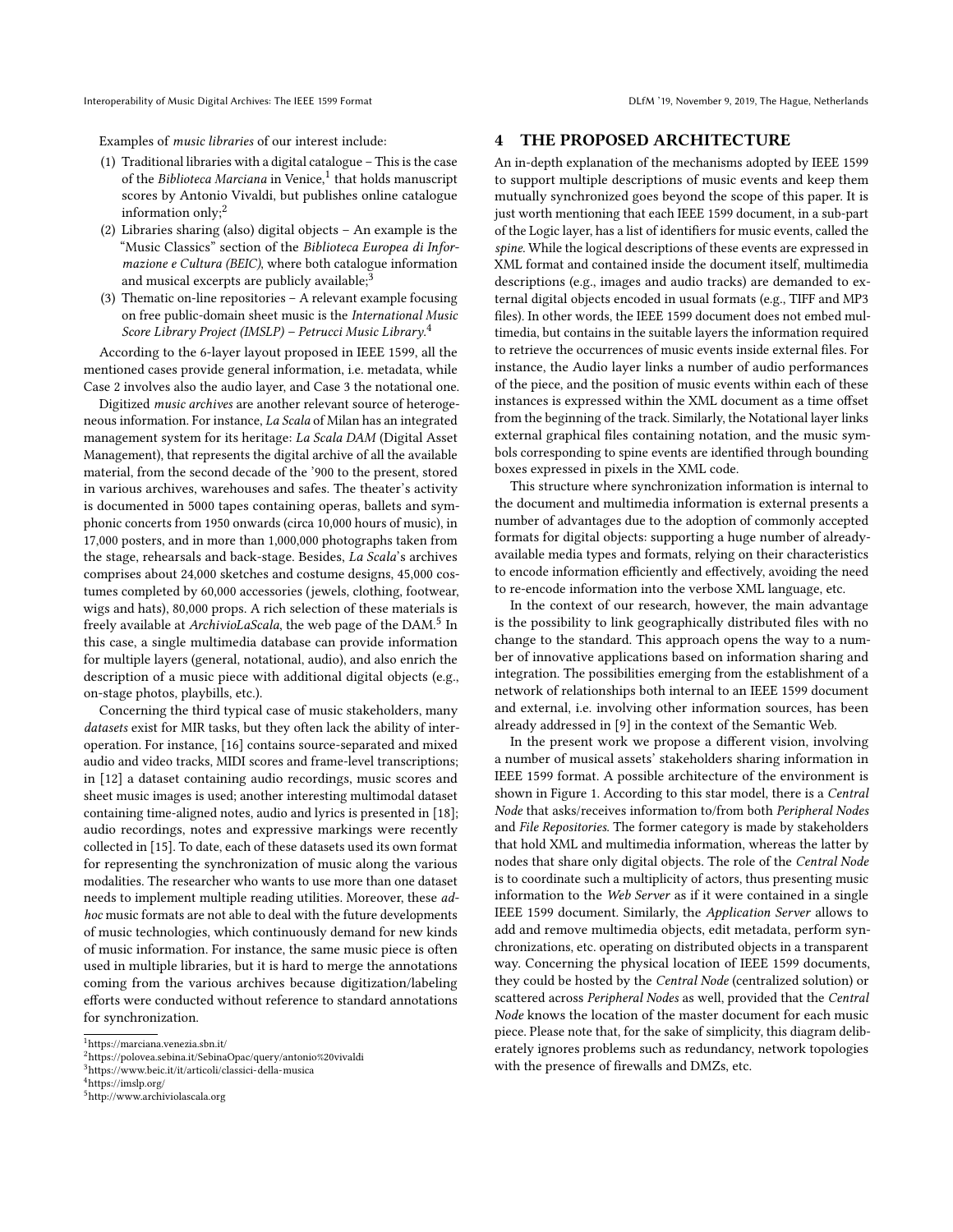DLfM '19, November 9, 2019, The Hague, Netherlands Baratè, Ludovico, Simonetta, and Mauro

<span id="page-3-1"></span>

Figure 1: The proposed architecture for musical assets' stakeholders.

# <span id="page-3-0"></span>5 DISCUSSION AND FINAL REMARKS

The approach described so far can be mapped onto the FAIR Data Principles, a set of guidelines to make data findable, accessible, interoperable and reusable [\[22\]](#page-4-17). This initiative lets digital data producers and publishers promote maximum use of data. With respect to single FAIR requirements, IEEE 1599 supports rich metadata, but currently no unique and persistent identifier is associated with documents, a problem that could be easily solved by assigning DOI identifiers (findability); being based on XML, metadata and data are understandable to humans and machines, but there is still no trusted repository for documents (accessibility); metadata use a formal, accessible, shared, and broadly applicable language for knowledge representation (interoperability); music data and collections can be associated with usage licenses and provide accurate information on provenance (reusability).

It is worth underlining that the field of multimodal analysis, that in recent years has raised more and more attention by the music research community, can benefit from the adoption of the IEEE 1599 standard is. According to [\[19\]](#page-4-18), which extensively reviewed the Multimodal Music Information Retrieval (MIR), the concept of modality can be defined as a music representation digitized in a

particular place and time; multiple modalities can originate by digitizing music information in different places or times. This renewed interest in multimodal analysis was due to the occurrence of multiple factors, such as an increased computational power allowing for more complex approaches in everyday computers and the spread of machine-learning methods which are able to deal with heterogeneous kinds of data. In general, multimodal methods are useful in Computer Science where one modality is not enough for describing the whole object under study; music, indeed, is a complex process in which multiple abstraction levels cooperate. Despite the good results obtained through Multimodal MIR, some issue still remains for the field. The main bottleneck for these methods is the lack of federated datasets, which represents a limit for machine learning approaches. IEEE 1599, thanks to the possibility to provide multiple descriptions (also coming from different sources) and synchronize them, can be the answer.

Now, let us analyze the main advantages of the proposed approach from the stakeholder perspective, thus omitting the alreadymentioned benefits for different categories of final users. First, stakeholders would keep the control over their assets, since metadata and digital objects are physically hosted on Peripheral Nodes and File Repositories.

Also the protection of intellectual property could be easily implemented, since each actor could decide a specific policy to grant access to its own assets; then, the Central Node would be in charge of filtering requests in order to meet such requirements, in accordance with the scenarios described in [\[7\]](#page-4-2).

Is IEEE 1599 ready to support these ideas? Based on the state of the art, namely the 2008 version, the answer is only partially affirmative. For example, it is already possible to link remote files by providing a Uniform Resource Locator (URL), the General layer and multimedia-related layers allow to encode basic catalogue metadata, and a light support is offered to Digital Rights Management (DRM). Nevertheless, much remains to be done. For instance, some formats that have recently affirmed in the field of music interoperability (e.g., the revision of MusicXML in the context of the W3C Music Notation Community Group)<sup>[6](#page-3-2)</sup> have not been integrated yet. Similarly, IEEE 1599 offers no native support to commonly in-use international standards that describe:

- core metadata (e.g., the Dublin Core Metadata Initiative DCMI) [\[21\]](#page-4-19);
- traditional items catalogued by libraries (e.g., MAchine Readable Cataloguing – MARC) [\[1\]](#page-4-20);
- objects within a digital library (e.g., the Metadata Encoding and Transmission Standard – METS) [\[11\]](#page-4-21);
- control policies for DRM (e.g., the Open Digital Rights Language – ODRL) [\[14\]](#page-4-22).

The timing to launch this discussion is fortunate, since the IEEE 1599 standard is currently under revision, the process is expected to last 3 to 4 years, and the working group is open to any contribution from industry and academia. Thus, a collateral goal of this work is to encourage the active participation of domain experts to the revision effort.

<span id="page-3-2"></span><sup>6</sup><https://www.w3.org/community/music-notation/>